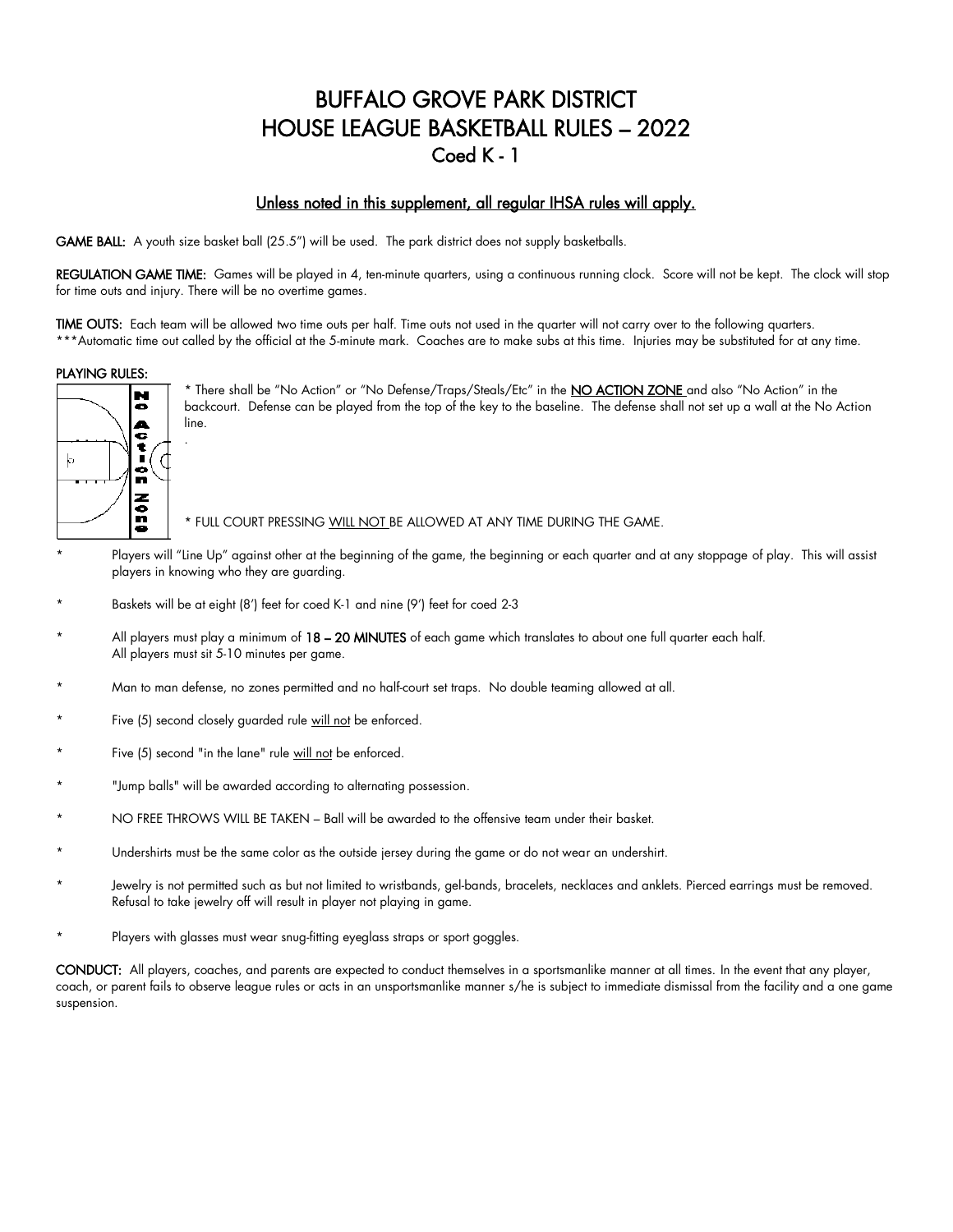# BUFFALO GROVE PARK DISTRICT HOUSE LEAGUE BASKETBALL RULES – 2022 Coed 2 - 3

#### Unless noted in this supplement, all regular IHSA rules will apply.

GAME BALL: A junior size ball (27.5") will be used. The park district does not supply basketballs.

REGULATION GAME TIME: Games will be played in 4, ten-minute quarters, using a continuous running clock. The clock will stop for time outs, injury. There will be no overtime games.

TIME OUTS: Each team will be allowed two time outs per half. Time outs not used in the quarter will not carry over to the following quarters. \*\*\*Automatic time out called by the official at the 5-minute mark. Coaches are to make subs at this time. Injuries may be substituted for at any time.

#### PLAYING RULES:



\* Only one (1) offensive & one (1) defensive player may be against each other in the no action zone. You may not have more than one (1) offensive & defensive player in the No Action Zone (NAZ). No double teaming the ball in the NAZ. No defense shall be played in the backcourt.

\*After February 6<sup>th</sup>, NAZ will be removed and more than one offensive and defensive player will be allowed.

- FULL COURT PRESSING WILL NOT BE ALLOWED AT ANY TIME DURING THE GAME.
- Players will "Line Up" against other at the beginning of the game, the beginning of each quarter and at any stoppage of play. This will assist players in knowing who they are guarding. MAKE IT FAST!!!!!
- Baskets will be at eight (8') feet for coed K-1 and nine (9') feet for coed 2-3
- All players must play a minimum of 18 20 MINUTES of each game which translates to about one full quarter each half. All players must sit 5-10 minutes per game.
- Man to man defense, no zones permitted and no half-court set traps. Double teaming is allowed below the free throw line. You may not double team above the free throw line.
- Five (5) second closely guarded rule will not be enforced.
- Five (5) second "in the lane" rule will be enforced.
- "Jump balls" will be awarded according to alternating possession.
- NO FREE THROWS WILL BE TAKEN Ball will be awarded to the offensive team under their basket.
- Scoring: Any made field goal outside the 3 point line = 3 points; any made field goal = 2 points; any made free throw = 1 point.
- Score will reset to 0-0 after every quarter.
- Each player will be allowed five (5) personal fouls per game.
- Undershirts must be the same color as the outside jersey during the game or do not wear an undershirt.
- Jewelry is not permitted such as but not limited to wristbands, gel-bands, bracelets, necklaces and anklets. Pierced earrings must be removed. Refusal to take jewelry off will result in player not playing in game.
- Players with glasses must wear snug-fitting eyeglass straps or sport goggles.

CONDUCT: All players, coaches, and parents are expected to conduct themselves in a sportsmanlike manner at all times. In the event that any player, coach, or parent fails to observe league rules or acts in an unsportsmanlike manner s/he is subject to immediate dismissal from the facility and a one game suspension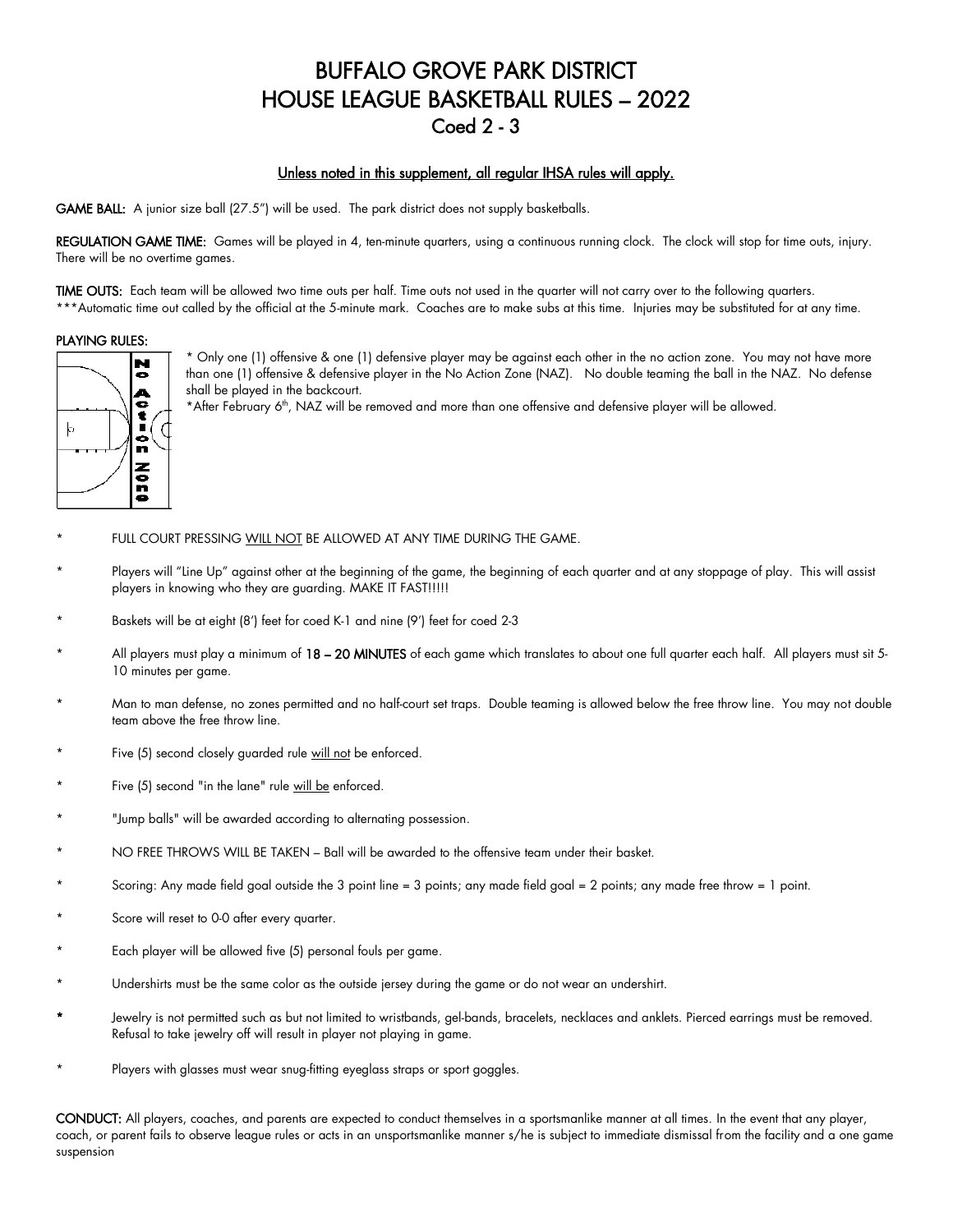## BUFFALO GROVE PARK DISTRICT HOUSE LEAGUE BASKETBALL RULES – 2022 4-5

#### Unless noted in this supplement, all regular IHSA rules will apply.

GAME BALL: A intermediate size ball (28.5") will be used. The park district does not supply basketballs.

REGULATION GAME TIME: Games will be played in 4, ten-minute quarters, using a continuous running clock. The clock will stop for time outs, injury, while lining up for free throws and all play stoppage by whistle (unless one team has a 15 point or greater lead) during the last two minutes of the fourth quarter. There will be a one minute overtime if game is tied after regulation. If tied after overtime, game will result in a tie.

TIME OUTS: Each team will be allowed two time outs per half. Time outs not used in the half will not carry over to the following half. \*\*\*Automatic time out called by the official at the 5-minute mark. Coaches are to make subs at this time. Injuries may be substituted for at any time.

- \* Full court pressing will be allowed starting February 19th , during the last two (2) minutes of the second and fourth quarters by either team. Teams may not press if their lead is 10 points or greater
- All players must play a minimum of 18 20 MINUTES of each game which translates to about one full quarter each half. All players must sit 5-10 minutes per game.
- Man to man defense, no zones permitted and no half-court set traps. Double teaming is allowed below the free throw line. You may not double team above the free throw line.
- Five (5) second closely guarded rule will not be enforced.
- Five (5) second "in the lane" rule will be enforced.
- \* "Jump balls" will be awarded according to alternating possession.
- Free throws will be taken from the bottom of the free-throw line jump circle. (Approx. 12 feet) Clock will stop when teams are lining up. Clock shall resume at the first attempt.
- Scoring: Any made field goal outside the 3 point line = 3 points; any made field goal = 2 points; any made free throw = 1 point.
- Each player will be allowed five (5) personal fouls per game.
- Undershirts must be the same color as the outside jersey during the game or do not wear an undershirt.
- Jewelry is not permitted such as but not limited to wristbands, gel-bands, bracelets, necklaces and anklets. Pierced earrings must be removed. Refusal to take jewelry off will result in player not playing in game.
- Players with glasses must wear snug-fitting eyeglass straps or sport goggles.
- Bonus will take effect on the  $7<sup>th</sup>$  team foul.
- Superbonus will take effect on the 10th team foul.

CONDUCT: All players, coaches, and parents are expected to conduct themselves in a sportsmanlike manner at all times. In the event that any player, coach, or parent fails to observe league rules or acts in an unsportsmanlike manner s/he is subject to immediate dismissal from the facility and a one game suspension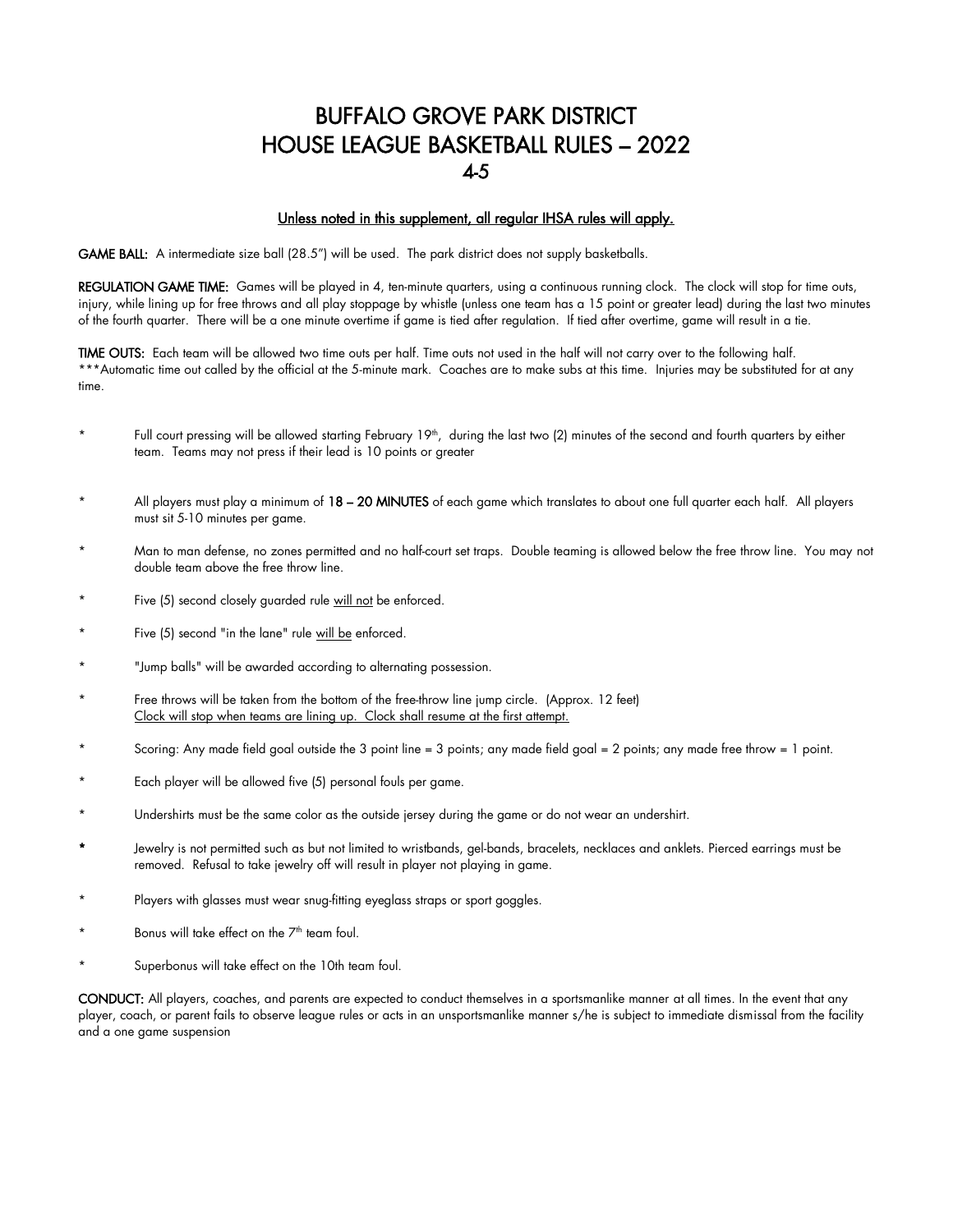# BUFFALO GROVE PARK DISTRICT HOUSE LEAGUE BASKETBALL RULES – 2022  $6 - 8$

#### Unless noted in this supplement, all regular IHSA rules will apply.

GAME BALL: An official size ball (29.5") will be used. The park district does not supply basketballs.

REGULATION GAME TIME: Games will be played in 4, ten-minute quarters, using a continuous running clock. The clock will stop for time outs, injury and all play stoppage by whistle (unless one team has a 15 point or greater lead) during the last two minutes of the fourth quarter. There will be a one minute overtime if game is tied at the end of regulation. Clock will stop for out of bounds, fouls and any ref whistle. No additional timeouts will be given.

TIME OUTS: Each team will be allowed two time outs per half. Time outs not used in the first half, will not carry over to the second.

#### PLAYING RULES:

- Full court pressing will be allowed during the last two (2) minutes of the second and fourth quarters by either team. Teams may not press if their lead is 10 points or greater.
- Teams may choose to play either man to man, or zone defense.
- All players must play a minimum of 18 20 MINUTES of each game which translates to about one full quarter each half. All players must sit 5-10 minutes per game.
- Five (5) second closely guarded rule will be enforced.
- Three (3) second "in the lane" rule will be enforced.
- \* "Jump balls" will be awarded according to the alternating possession.
- Scoring: Any made field goal outside the 3 point line = 3 points; any made field goal = 2 points; any made free throw = 1 point.
- Each player will be allowed five (5) personal fouls per game.
- Undershirts must be the same color as the outside jersey during the game or do not wear an undershirt.
- Jewelry is not permitted such as but not limited to wristbands, gel-bands, bracelets, necklaces and anklets. Pierced earrings must be removed. Refusal to take jewelry off will result in player not playing in game.
- Players with glasses must wear snug-fitting eyeglass straps or sport goggles.
- Bonus will take effect on the  $7<sup>th</sup>$  team foul.
- Superbonus will take effect on the 10th team foul.

TOURNAMENT: Overtime will consist of a 2 minute period. The first minute will be a running clock. The last minute will be a stopped clock. If game is still tied, repeat the process until there is a winner. Team foul situations carry over from 2nd half to overtime. You are allowed 1 additional time out per overtime.

CONDUCT: All players, coaches, and parents are expected to conduct themselves in a sportsmanlike manner at all times. In the event that any player, coach, or parent fails to observe league rules or acts in an unsportsmanlike manner s/he is subject to immediate dismissal from the facility and a one game suspension.